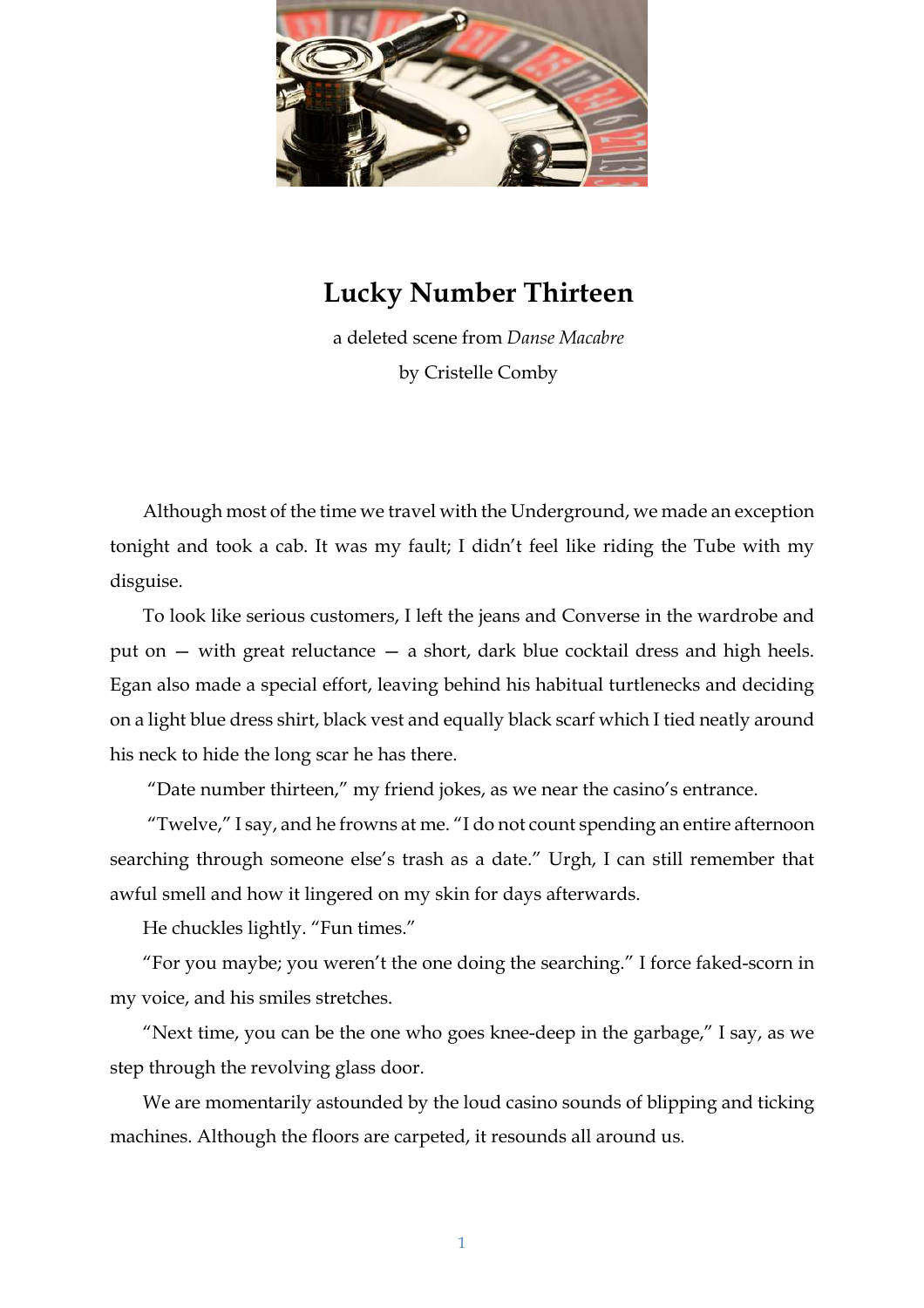"Are you okay?" I ask my partner, concerned the loud ambient noise might somehow be overwhelming to him.

"Fine," he says, taking an eager and springy step forward. I have to strain forward to catch up to him, which is not as easy as it sounds in high heels.

"Wait." I halt him. "We need to get some chips first."

I steer us to the change booth and hand the smiling lady minding the register a handful of notes. She exchanges those for five small piles of coloured chips, and wishes us "the best of luck."

 I place the coins in Egan's vest pocket, and we move forward into the gambling house, at a slow pace. For no particular reason, I can't seem to shake the familiar intro of *Smoke on the Water* from my mind.

Although we're not here for entertainment purposes but to carry out a job, we have to mingle and look like real customers. I steer us towards the roulette — the only game here I understand.

I've never bothered to learn the rules of poker and other famous card games. Money's always been tight in my family, and we never dared to play money games. The House always wins anyway, and losing our bread money was something we couldn't afford.

"Roulette table?" Egan asks, as we near the rectangular table, covered in green velvet.

He must have heard the familiar click of the spinning wheel. There are half a dozen people around the game zone already. Several coins of different colours are placed on various numbers, and the croupier's about to let the little white ball roll.

"Yes, it's the only thing I know how to play." I keep my voice low so that only Egan will hear it. "We'll keep to playing colours only. The odds won't be too bad that way, and we'll be able to keep this charade up a little longer. "

Egan hums distractedly at my words, as he comes to stand near the table, feeling along its length with his right hand.

"We'll play two or three games  $-$  to sell the lie  $-$  then go have a look at the rest of the place."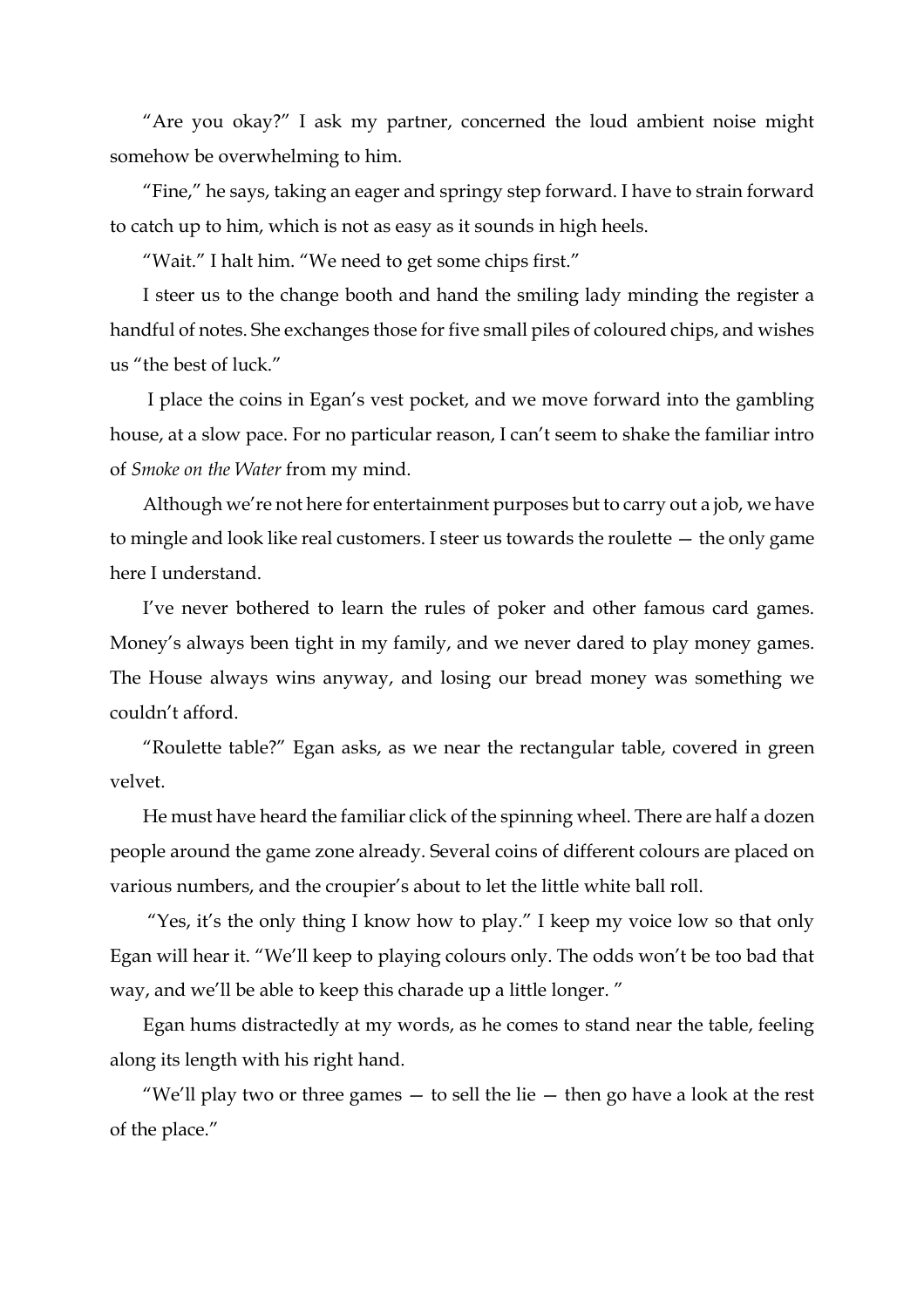"I feel lucky." Egan reaches in his pocket for the coins and places the lot on the side of the table.

My throat goes dry at the sight of the little coloured-chips. There are two thousand pounds there. It's the entirety of our bank account, which I emptied this very afternoon. Seeing the ATM screen show a balance of zero made me a little bit sick, but the success of our mission requires that we look like real players tonight.

I sigh; our hard-earned cash doesn't look like much once transformed into casino coins. Only twenty small, round plastic chips.

I watch the wheel spin. It shines under the bright neon light cast upon it. There's excitement in the air, and it's contagious. Despite my better judgement, the game captivates me. The little ball goes round and round, bounces once, twice and finally settles on a six, black.

Moans of protest rise all around us. Everyone's lost, save for one young red-haired twenty-something girl standing a little to our left. She bet on the right colour, I notice. She's all smiles when the croupier pushes her winnings towards her.

New bets are placed, and I turn my attention back to the wheel again, ready to watch it spin.

"Everything on number thirteen." My friend's familiar baritone startles me. What did he— I turn to him, panic rising as the meaning of his words sink in.

Egan's sporting a cryptic smile and a frown such as the one he has when deep in thought. Have I heard him right? Admittedly, I was mistaken, right... right?

My gaze shifts from his face to the table, but it's too late. The young croupier is already reaching for *our* money and placing it in the centre of the table. Our neat pile of plastic chips now covers black number thirteen.

I wave an anxious hand at the young man in black and white. "Wait, no!"

"Bets are closed," he says, dismissing me and moving back to the wheel.

"Are you mad? Stop this." I grip Egan's arm tightly. "Do something, that's all of our money!"

"I thought we were supposed to blend in," my partner replies in a hushed tone, still smiling.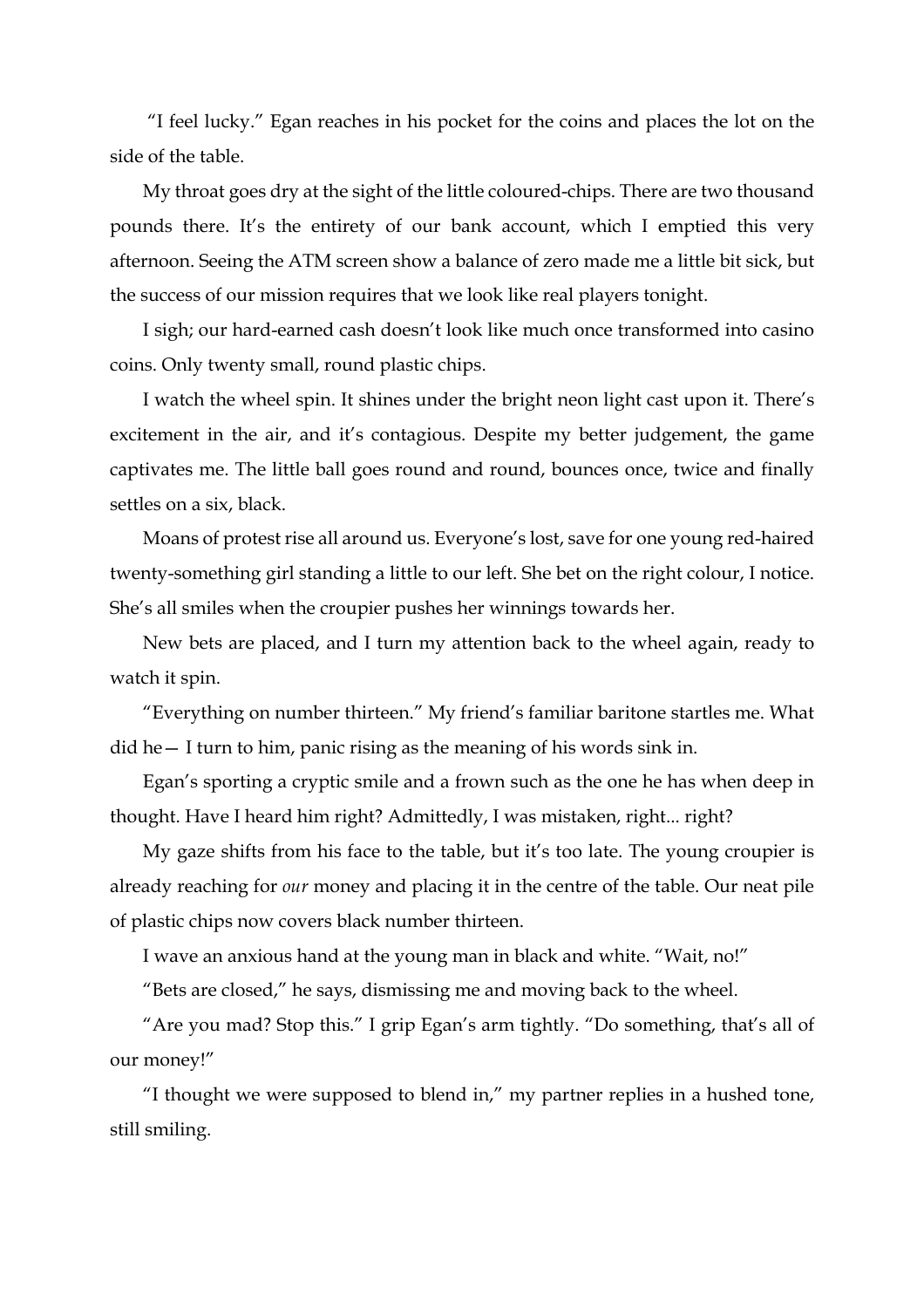"By spending *a little!*" I hiss. I try to keep my tone quiet, but it's hard. "You just used all of our coins at once. Do you even know how this game works? We have like one chance in a million."

"One out of thirty-seven." Egan's smile widens; it's bordering on maniac, and I feel like hitting him on the head with his cane. "Good odds, don't you think?"

"Les jeux sont faits," the croupier says, distracting me. He spins the wheel and sends the little ball rolling in the other direction.

I close my eyes, unable to watch. My lunch threatens to make a reappearance, and though my feet are firmly planted on the ground, I'm feeling seasick. We're officially bankrupt, and I'm going to kill my business partner.

"Thirteen, black," a voice booms to my right and cheers echo all around us.

*The hell?*

My heart stops, and I open wide round eyes. Sure enough, the white ball ended on number thirteen, Egan's number.

"I can't believe it," I breathe out, stunned.

The young croupier looks at me with a bright smile, and something tells me such luck doesn't happen very often. The man next to me, a fifty-something chap in a wornout and too tight around the waist suit claps me on the shoulder. I'm too stung to say anything, or move, or even breathe.

"Told you I was feeling lucky," Egan says.

The gleefulness in his voice is enough to shake me out of my stupor. I reach forward for the — now much bigger, thank you very much — pile of coins the croupier is pushing our way. I grab the chips before Egan has time to reach for any of them and drop the lot in my handbag. I zip it close and force myself not to calculate how much we just won.

Egan reaches an expectant outstretched hand my way. "Give me some more; I want to try again."

I look at him hard and eye him critically from head to toe. He's smiling. And looking like a kid on a sugar-high who wants another go on the rollercoaster at the fair.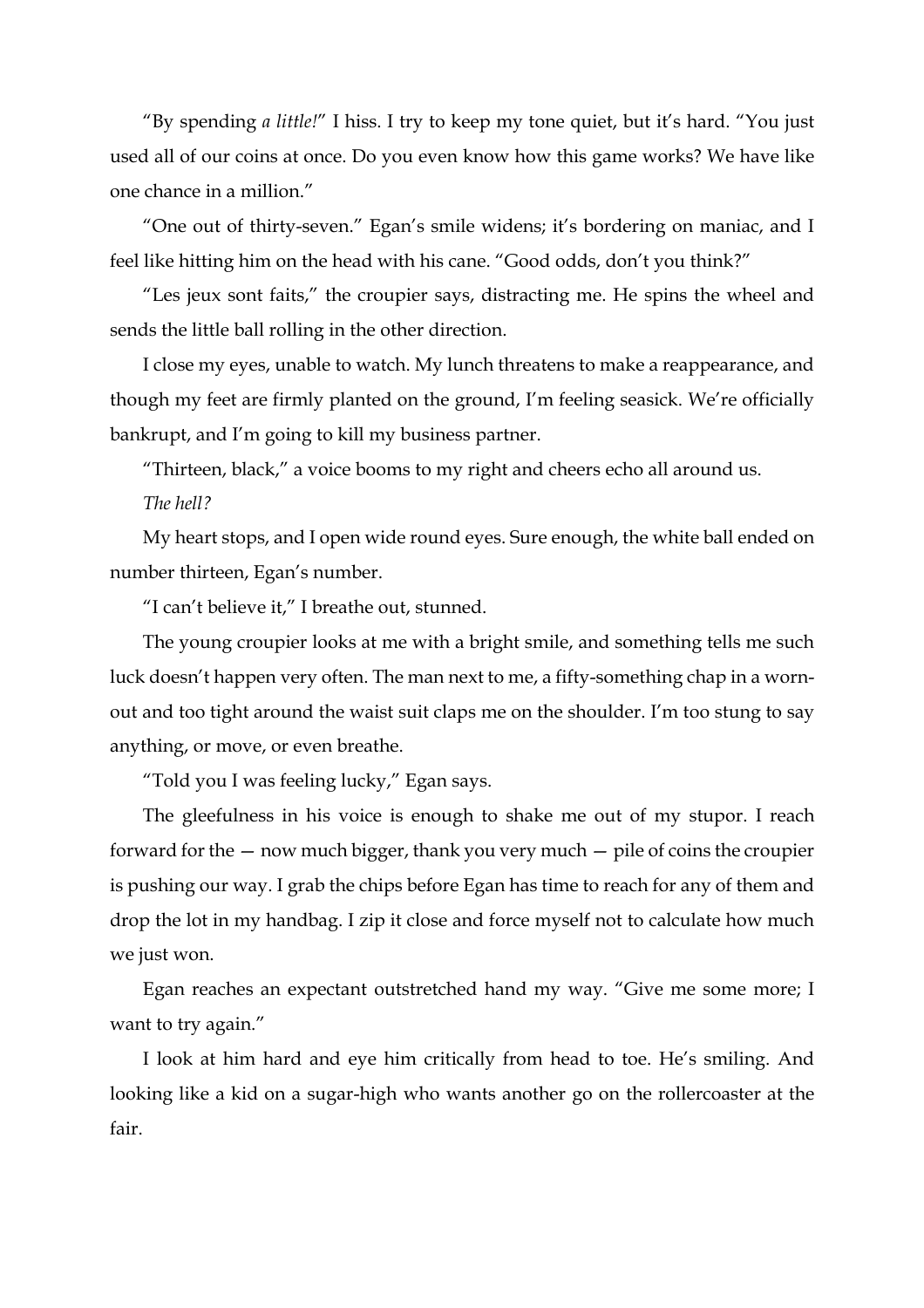"No way! You've played enough for one night." I flap his hand away and reach for his elbow to lead him away. "Come on; we've blended enough; time to work."

"Spoil sports." He groans but accepts to follow me nonetheless.

We drift through the casino, and I quickly map the area, committing to memory the locations of security cameras, game tables, and security personnel.

## ###

"What the hell was that?" Frustration is evident in my tone, as I sit down in Egan's couch. Though it is hugely comfortable, I sit ramrod straight; tension still courses through my veins.

"What do you mean?" Egan asks as he drifts near the kitchen's entrance.

"Porcca vacca, you know damn well, what I mean." I sit up, point a useless finger in his direction. "You. In the casino. Betting all of *our* money in one game."

"We won, didn't we?" He smiles at me, his lips pressing into a thin, taut line.

"It was pure luck. We could have lost everything, just as easily" My voice is rising in volume, but I can't help it. Damn it! Does he not realize how much trouble would have been in if we'd lost?

"We're trying to build a business here, Ash. I don't know if you've noticed, but clients aren't rubbing elbows by our door to hire us. I have bills to pay: health insurance, food, rent."

"I know that." A touch of disdain colours Egan's words; a reminder that he hates being at the receiving end of a lecture. "I'm not a child."

"Then my question still stands. What the hell was that?" I repeat voice just below screaming levels.

Egan's face closes off instantly. His hand flexes nervously, and then he takes three steps to stand behind the table, his back to me.

Shit.

I count to ten, take some deep breaths in and try to look at the situation in its entirety. I'm missing something, I can feel it. What happened in the casino was uncharacteristic of my friend. So is his attitude right now.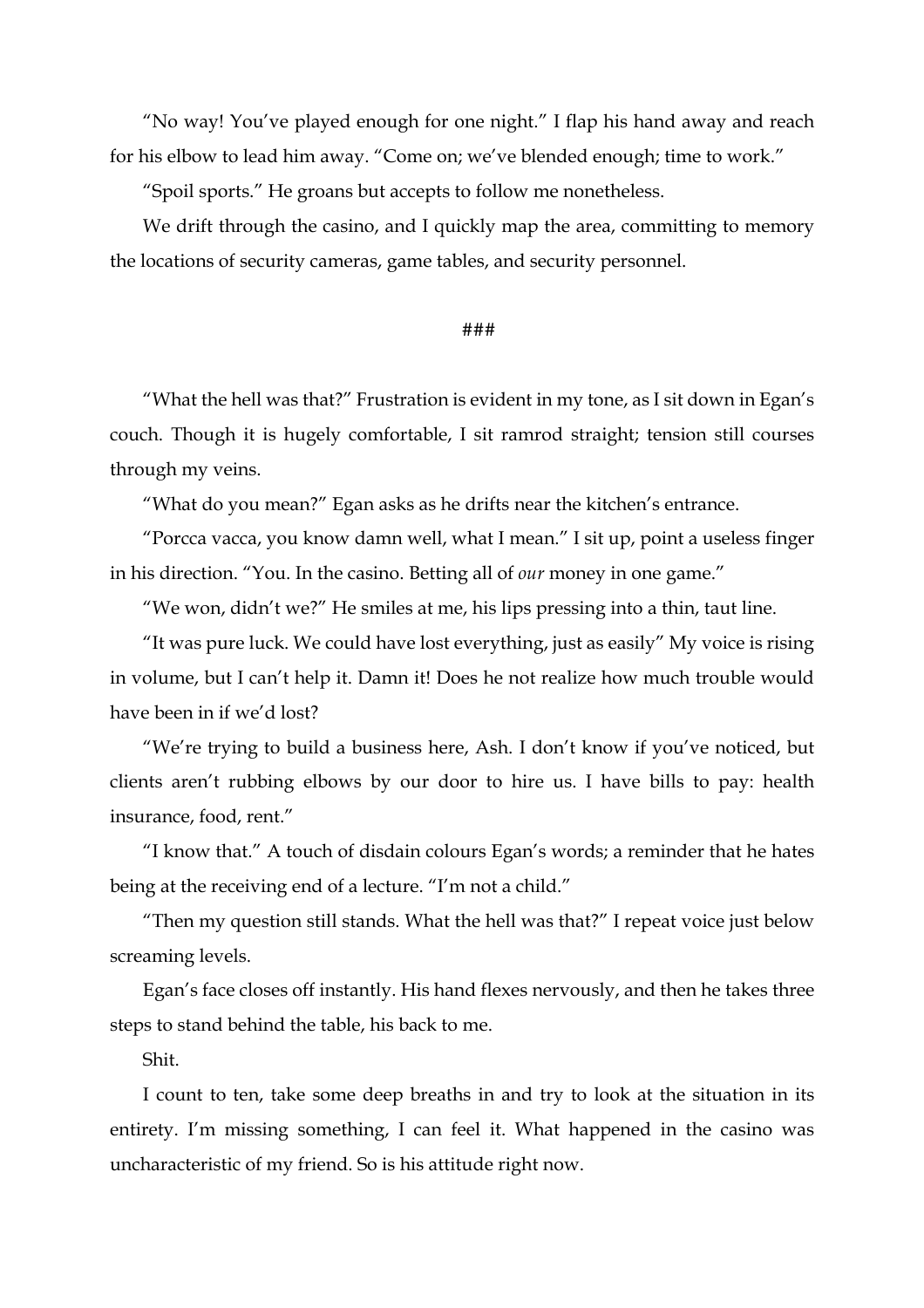Cool off, Lexa. And think.

I try another approach, come to stand beside him and place a reassuring hand on his forearm. Despite my outburst, there are no hurt feelings, and I want him to know that.

"I won," he says in a small voice, almost a whisper.

There it is again; that nagging feeling that I'm missing something. I force myself to forget about the money, about the risk Egan just took, about us almost losing everything. Instead, I analyse what's in front of me: Egan's posture, his tone, what little emotions he lets filter on his face. And it hits me.

I see the shame and regrets, and the pieces of the puzzle fall together. "Ash, how often do you go to casinos?"

"I don't  $-$ " he swallows, thickly " $-$ I don't frequent casinos, anymore."

I tighten my grasp on his arm. "You like playing, don't you?" I nod understandingly to myself. "Too much."

"Can't help it. I love it there. The excitement, the noises all around. So alive, so vibrant." He shrugs. "And it just — it seems so easy. The odds aren't so bad once you do the maths, you know?"

"Don't tell me about the odds. The house wins, Ash. The house *always* wins." I may not know much about casinos, but I know this much.

"That it does," he reluctantly admits. "I lost a lot, before… Before I stopped going."

This admission is a hard one to make, I can see it. "Why didn't you tell me about this? We didn't have to take this case."

He shrugs again and moves away from me. He paces to the wall, turns on his heel and faces me. "Didn't seem relevant to tell you." He leans back until his shoulders rest against the wall.

With his hands in his pockets, my partner looks like the picture of misery.

I don't want to give him a hard time about his addiction, but I can't let what happened slide either. I still dread to think what could have happened if we'd lost.

"Yeah, right. How could the fact that you're a gambling addict be of any relevance in a case involving a dirty croupier in a casino? I fail to see the connection."